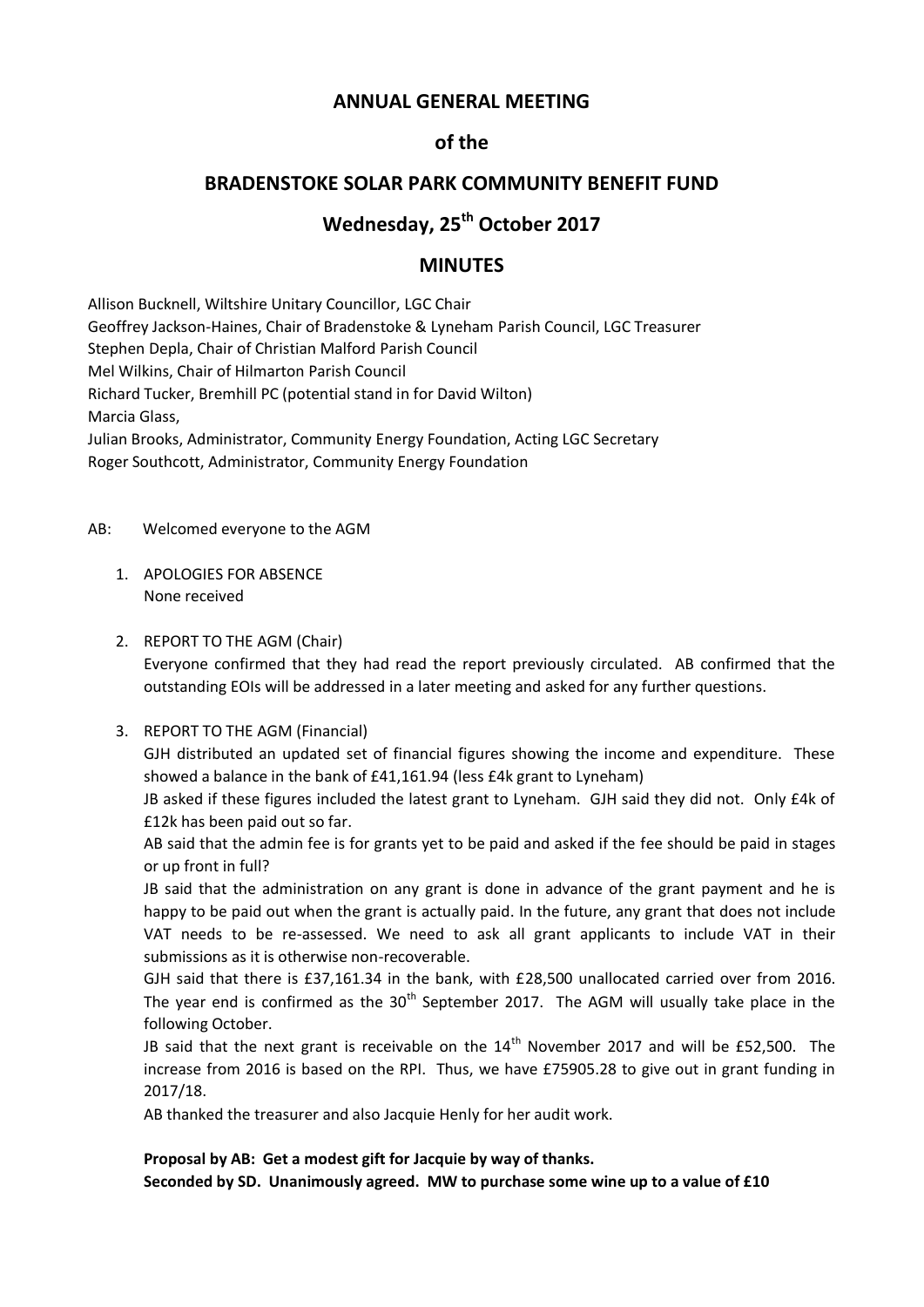#### 4. MEMBERSHIP

There are 8 organisations on the BSP membership list. Ray McDonald is retiring from MOD Lyneham and Abel Mataitini has been proposed as his replacement. It was agreed that this is acceptable. JB to notify AB of his membership.

Lyneham Business Buddies no longer exists, however, Marcia Glass still represents businesses in Lyneham so it was agreed that she remain within the membership. JB confirmed that the constitution permits this.

**Proposal by AB: MG remains in membership Seconded by SD: Unanimously agreed.**

For the DIO, Jon Mason remains their representative.

#### 5. CHANGES TO THE CONSTITUTION

JB said that this is a tidying up exercise.

Under the Management Section, it states that "*the grant committee shall meet 6 times per year*." This is too often and it was agreed that this text should change to read: "*Business shall be transacted via electronic means and phone as a first choice. The Local Grant Committee will meet when necessary during each year of operation".*

Under the Accounts Section, it states "*The funds of the group including all donations, grants, contributions, shall be paid into an account operated by the Local Grant Committee chair and a representative of the chosen administration body. All cheques drawn on the account must be signed by the Chair and by a representative of the administration body*".

The text should read: "*The funds of the group including all donations, grants, contributions, shall be paid into an account operated by members of the Local Grant Committee as formally agreed by the committee, to include the Treasurer, Chair and at least one other member. All cheques drawn on the account must be signed by two of these."*

6. ELECTION OF THE COMMITTEE For the office of Chair: **Proposal by MW: Allison Bucknell Seconded by MG: Unanimously agreed**

For the office of Treasurer: **Proposal by MW: Geoff Jackson-Haines Seconded by MG: Unanimously agreed**

For the office of Secretary: **Proposal by RT: Julian Brooks Seconded by MW: Unanimously agreed**

For the office of Auditor: **Proposal by SD: Jacquie Henly Seconded by GJH: Unanimously agreed**

Bank Account Signatories: **Proposal by SD: Geoff Jackson-Haines, Mel Wilkins, Allison Bucknell Seconded by MG: Unanimously agreed**